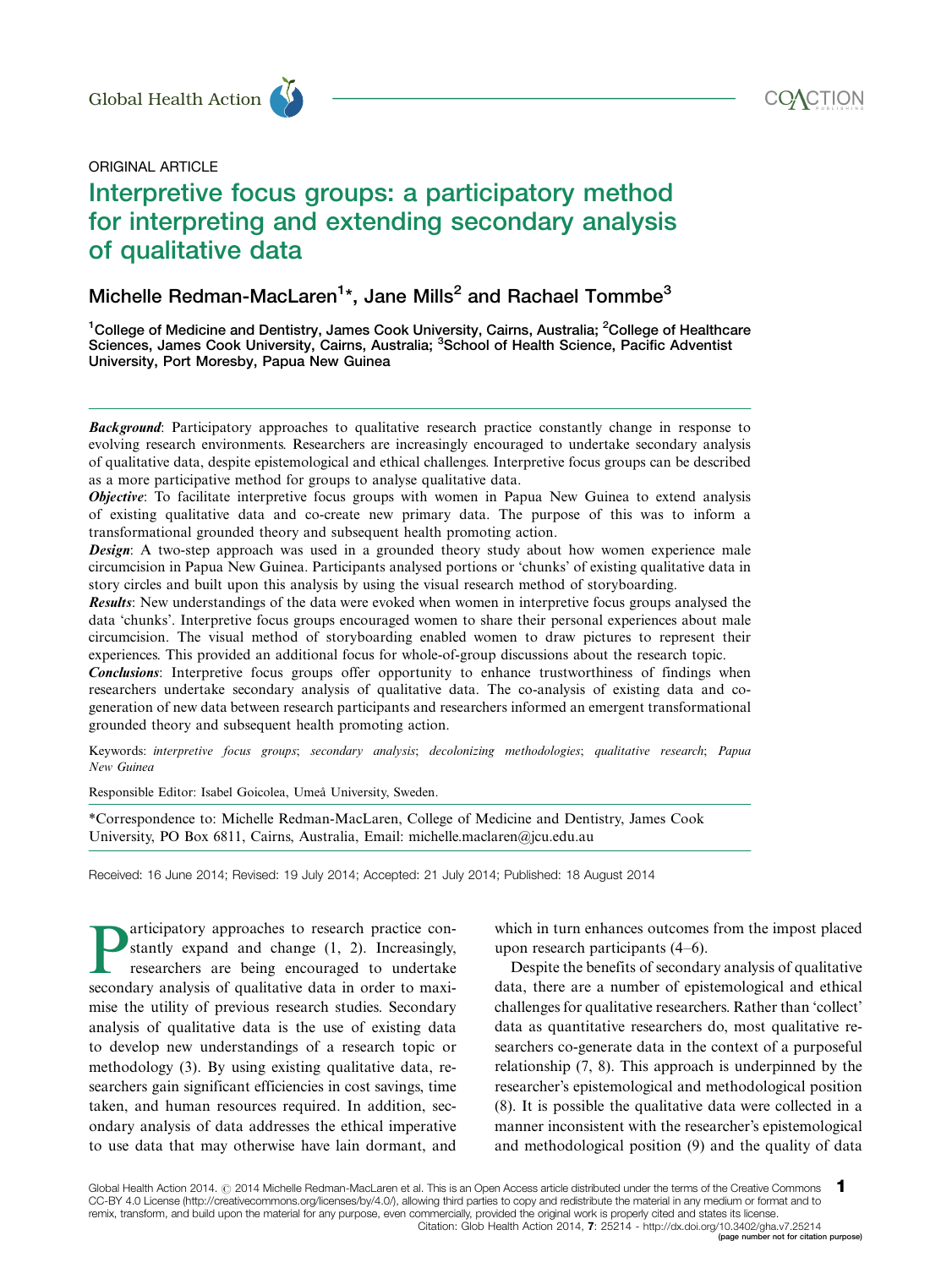may not be able to be verified (10). There are also ethical considerations when reusing qualitative data, including the challenge of providing ongoing anonymity for participants and the ability to obtain participant consent for the re-use of the data to address a different research question (11).

Secondary analysis of data can be conducted using different methods, depending upon the purpose of the research. Heaton (12) describes five types of secondary analysis of qualitative data. These are:

- 1. Supra analysis: examines new empirical, theoretical, or methodological questions.
- 2. Supplementary analysis: a more in-depth investigation of an emergent issue.
- 3. Re-analysis: data are re-analysed to verify or corroborate primary analysis of primary data.
- 4. Amplified analysis: combines data from two or more primary studies to compare or enlarge a sample.
- 5. Assorted analysis: combines secondary analysis of data with primary research.

There is a multiplicity of approaches and issues surrounding secondary analysis of existing qualitative data. In this article, we describe how we undertook secondary analysis of existing qualitative data about the acceptability of male circumcision by women in Papua New Guinea (PNG). We then describe how we facilitated primary research to explore how women understand, experience and manage male circumcision in PNG. Consistent with assorted analysis described by Heaton, we explain a twostep approach used to co-analyse existing qualitative data through story circles and then co-generate primary data through storyboarding. This approach resulted in data that informed an emergent transformational grounded theory and subsequent health promoting action. Below we expand previous descriptions of interpretive focus groups. We also describe modifications made to the research methods, consistent with participatory and decolonizing approaches to research practice.

### Interpretive focus groups

Focus groups are commonly used in qualitative research to explore and construct knowledge about a phenomenon with research participants in small groups (13-16). In health and development research, the researcher typically leads focus group discussions, with recordings of participant contributions made using audio recording devices and/or by having an observer in the focus group write down the contributions of participants (15). Specific focus group methods reflect the epistemological position of the researcher. Participatory and power-sharing approaches to focus group facilitation have been described by feminist researchers (17), action researchers (1, 18), decolonizing

(19-21), and indigenous researchers (who also describe variations on focus groups such as conversational method, talking circles or research-sharing circle methods) (22, 23). One specific approach to focus group facilitation, originally described by feminist researchers, is the interpretive focus group (24, 25). Interpretive focus groups are facilitatedwith groups of people who have similar characteristics, brought together for their specific knowledge or experience to analyse data generated by others in a similar socioeconomic setting (26, 27). Interpretive focus groups with participants of similar educational and/or cultural backgrounds reduce the risk of 'missing the mark' and increases trustworthiness of interpretation of the research findings (24). Below we describe an expanded two-step method of interpretive focus groups facilitated to: 1) analyse data from an existing data set using story circles and 2) co-generate new knowledge using storyboards. This paper expands interpretive focus group method by describing an iteration informed by participatory and decolonizing research methodologies. This expanded method informed the development of a transformational grounded theory and subsequent health promoting action to address human immunodeficiency virus (HIV) risk with women and men in PNG (28).

#### The research context: Papua New Guinea

Papua New Guinea (PNG) is a diverse middle-income, Pacific Island nation of 6.8 million people who gained independence from Australia in 1975. In this hyper-diverse nation, over 800 languages are spoken and the rural majority (85%) live a predominantly subsistence lifestyle. PNG faces many health and development challenges, one of which is how to respond to HIV. In PNG, HIV is predominantly heterosexually transmitted and affects approximately 0.5% of the population, with some regions and populations (such as women) more affected (29). Evidence from three large randomised controlled trials in Africa showed a reduction in HIV acquisition of up to 60% for heterosexual men (30-32). Male circumcision is now being researched as a HIV prevention option in PNG, where male circumcision (the full removal of the foreskin from the penis) is only practiced by men in a small number of specific cultural groups (33). Given the low social and educational status of women in PNG (34), it is important to understand the implications of male circumcision for women. This will reduce the risk of negative, unintended consequences that may result from proposed health prevention programs, such as making it harder for women to negotiate safe sex. The doctoral research of MRM (Author 1) explored how women understand, experience, and manage the outcomes of male circumcision, building upon an existing research agenda investigating the acceptability and feasibility of male circumcision for HIV prevention in PNG (33, 35-37).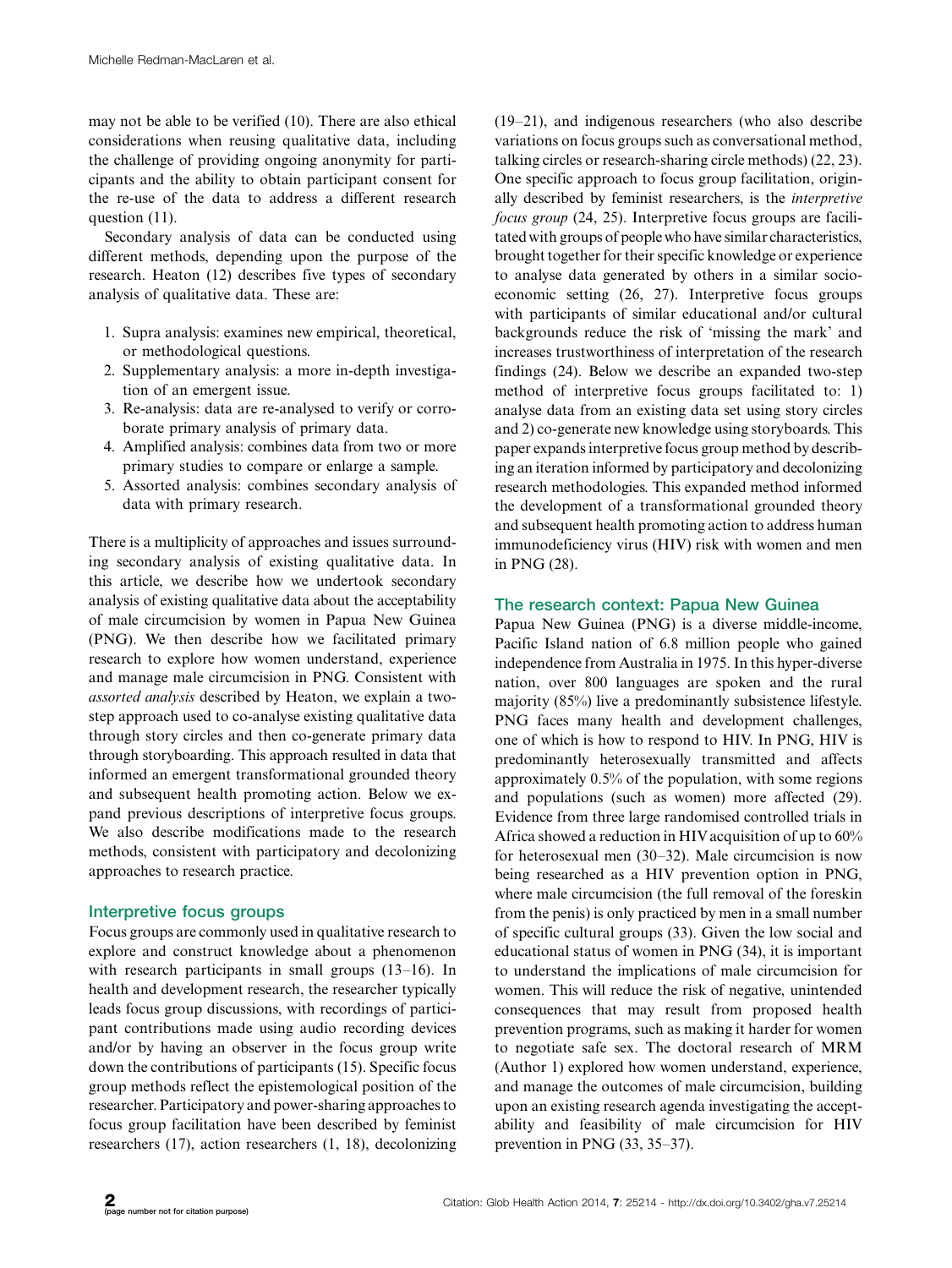This grounded theory study drew upon an existing data set that included quantitative and qualitative data from a large mixed methods, multi-site male circumcision study, with 861 male and 519 female participants (33). Before undertaking doctoral research, MRM was project manager for this study (2010-2012) and RT an investigator on the study. RT had led many of the original interviews and focus group discussions and was familiar to some of the women who later participated in this subsequent study.

#### Design: interpretive focus groups

Initially, MRM theoretically sampled data from individual interviews and focus group discussions from the existing data set. Rich interviews and focus group transcripts were imported and analysed using the computer software program, NVivo (Version10) with grounded theory data analysis methods employed, including initial, intermediate and advanced coding (8). Preliminary categories were developed from the existing data. Portions or 'chunks' of data that exemplified the developing categories selected were printed and laminated in multiple copies to be discussed by women in interpretive focus groups.

Seven interpretive focus groups were co-facilitated with 64 women at one urban university site and one rural site in PNG, both of which were sites in the previous multisite male circumcision study (33). Theoretical sampling methods were employed to select participants, consistent with grounded theory methods (8). At the beginning of each interpretive focus group, researchers facilitated introductions, discussed the purpose of the focus group, and sought consent from the women to participate in the research. The groups were facilitated by MRM (an Australian researcher) and RT (a PNG researcher) in the languages of PNG Tok Pisin or English (for a detailed examination of cross-language research as enacted in this study, refer to Redman-MacLaren et al., forthcoming). Prior to discussing the data, a confidentiality agreement was made with women, based on an adapted agreement developed by Pittaway & Bartolomei:

'Confidentiality means that we all promise not to discuss anything we hear in this group without the permission of the person who tells the story. It is a promise that we give each other, including facilitators and participants. If we agree to this, then we learn to *trust* each other and discuss things openly, because we all know it will not be spread around the community or used in reports without permission' (emphasis used in interpretive focus groups) (38).

Human Research Ethics Committees of Pacific Adventist University (Papua New Guinea), James Cook University (Australia), and National AIDS Council Secretariat of PNG provided ethics clearance for this doctoral research.



Fig. 1. Young women draw their storyboards, supported by Rachael Tommbe (Reproduced with permission by M. Redman-MacLaren).

#### **Results**

## Step One: Interpreting data 'chunks' in story circles

Researchers invited women to discuss portions of data or data 'chunks' that had been identified during initial analysis of the data. The discussions took place in smaller story circles (typically 2-4 women) within the larger interpretive focus group. Four data 'chunks' were provided to women in English and/or Tok Pisin on two A4-sized pages. One page included two data 'chunks' about adult male circumcision and the other page included two data 'chunks' about infant male circumcision. Women discussed the data in story circles in a way they themselves determined. This process evoked a sharing of personal experiences - women discussed their interpretation of the data, their personal positions in relation to the data, and shared much laughter as well. The atmosphere in the groups was comfortable as women discussed their own stories, or accounts they could relate to, and this ignited further discussion. A spokeswoman from each story circle was then invited to share the 'big ideas' that had emerged from the story circle with the larger interpretive focus group. The story circles within the interpretive focus groups and this broader discussion were audio recorded using multiple digital audio recorders. In addition, notes from the whole-of-group discussion were handwritten by RT.

#### Step Two: Storyboarding

Following the whole-of-group discussion, women were again invited to work in their story circles to extend their ideas about the data using storyboards. Storyboarding is a technique used in the visual arts that has recently been adapted for use in community development and participatory research (38). Women drew storyboards based on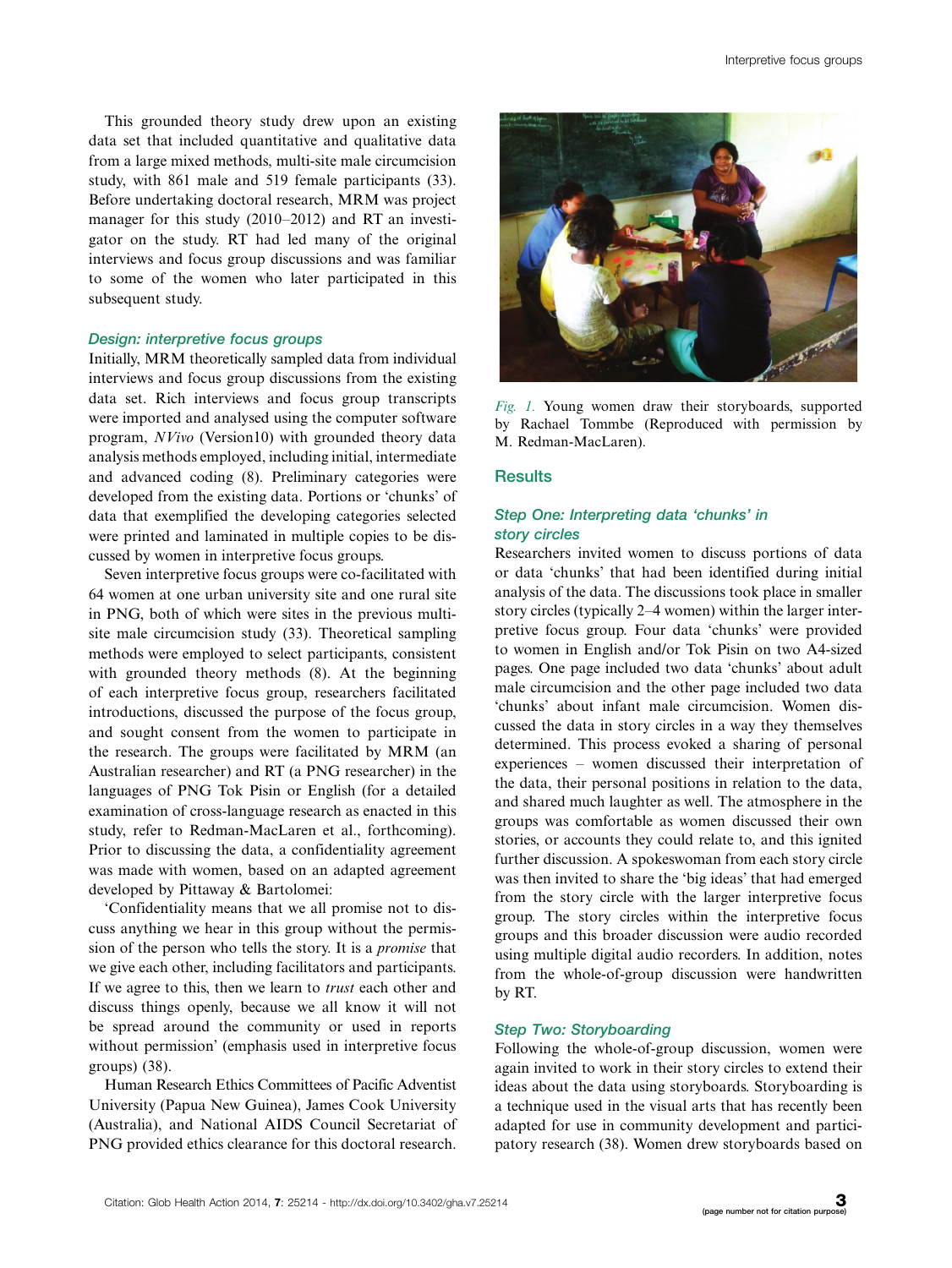their discussions about the data 'chunks', focused by a set of questions developed by MRM during the initial coding of the existing data set. The questions were:

- 1. What is happening (how, who, where, when)?
- 2. What is the outcome for men?
- 3. What is outcome for women?
- 4. What needs to happen next?

Women drew pictures on their storyboards on large sheets of paper using crayons, felt pens, highlighter pens, and pencils (Figure 1). Various sized drawings emerged and women organised their information and drawings differently - some women drew only pictures and some drew a combination of pictures and words. Some women started drawing immediately, other story circles took more time to discuss the questions first and then draw their considered responses. Once again, a spokeswoman from each story circle shared the drawings and an explanation with the whole interpretive focus group, which often led to extended discussions. The whole-of-group discussions were audio recorded and later transcribed. Refreshments were provided at all groups.

Following the facilitation of interpretive focus groups at the two sites, MRM analysed the storyboards, the audio recordings, and handwritten notes. Use of grounded theory data analysis methods including constant comparison, memoing and initial, intermediate and advanced coding led to a tentative transformational grounded theory. The developing theory was then discussed in detail during a second round of discussions at the two field sites with women who had participated in the interpretive focus groups. In addition, the developing theory was discussed with relevant stakeholders such as health workers, company managers, and employees of non-government organisations. Final modifications were made to the grounded theory and first steps of the requested health promoting action were taken. This has included sexual health awareness sessions (39).

# **Discussion**

This two-step approach to interpretive focus groups was relevant for these people who live in a collective culture. Most women have low literacy levels, live in a postcolonial context, and many were involved in sensitive, sexual health research for the first time. Interpretive focus groups were a participatory way of undertaking a secondary analysis of existing data. This power-sharing approach is consistent with decolonizing methods when working across cultures and goes some way to addressing the dilemma of a researcher from a different cultural background interpreting existing data on 'behalf' of others. This two-step approach to interpretive focus group facilitation is a research method consistent with collective approaches to meaning-making that occur regularly in Pacific island and indigenous communities (19).

Focus groups are often designed in a top-down manner, with participants carefully sampled and numbers restricted to a recommended number (18). However, consistent with the participatory and decolonizing approaches, combined with the lived reality of research in the Pacific, the interpretive focus groups, we facilitated a more bottom-up approach. The sizes of groups varied according to the local social, cultural, and physical conditions. The number of women in the interpretive focus groups ranged from 4-15 women. On one occasion (30 July, 2013), MRM and RT arrived at a village in a rural area expecting to facilitate individual interviews, consistent with the research 'design'. Instead, we were greeted by a group of women  $(n=8)$  ready for a collective discussion. We responded by facilitating an adapted focus group discussion (unfortunately, we were not prepared to facilitate a group and did not have our storyboarding materials with us). Being responsive and devolving power in groups requires researcher flexibility while being consistent with research principles and ethics. Researchers using this expanded interpretive focus group method can enable leadership and co-participation within story circles and the broader interpretive focus group, which can produce new understandings of existing data and generate new primary data.

Storyboarding in interpretive focus groups is a visual research method that encourages a different kind of participation and an additional way of communicating about sensitive sexual health issues. In this case, storyboarding stimulated succinct, targeted representations of women's knowledge and experience of male circumcision, beyond that possible by words alone (38). Storyboarding was therefore used to enable a visual representation of the data appropriate for cultural expressions in this Pacific context. Visual methods, including storyboarding, have also been used in other indigenous research (40, 41).

A participatory approach to interpretive focus groups reduces power differences between researcher and research participant (co-researcher), which is critical in a postcolonial context (1, 19). In PNG, white (in particular, white Australian) researchers have typically been seen as a continuation of the former colonial system. This approach to focus group facilitation centralises 'story' as a key medium for communicating meaning-making about the existing data, consistent with decolonizing methodologies (22). The groups' agenda can be directed by participants on the micro level, increasing the likelihood of participation in the research and potentiating the goal of co-generating results that reflect the understandings of participants.

One major benefit of this two-step approach to interpretive focus groups was the way it enabled discussion about the sensitive sexual health subject of male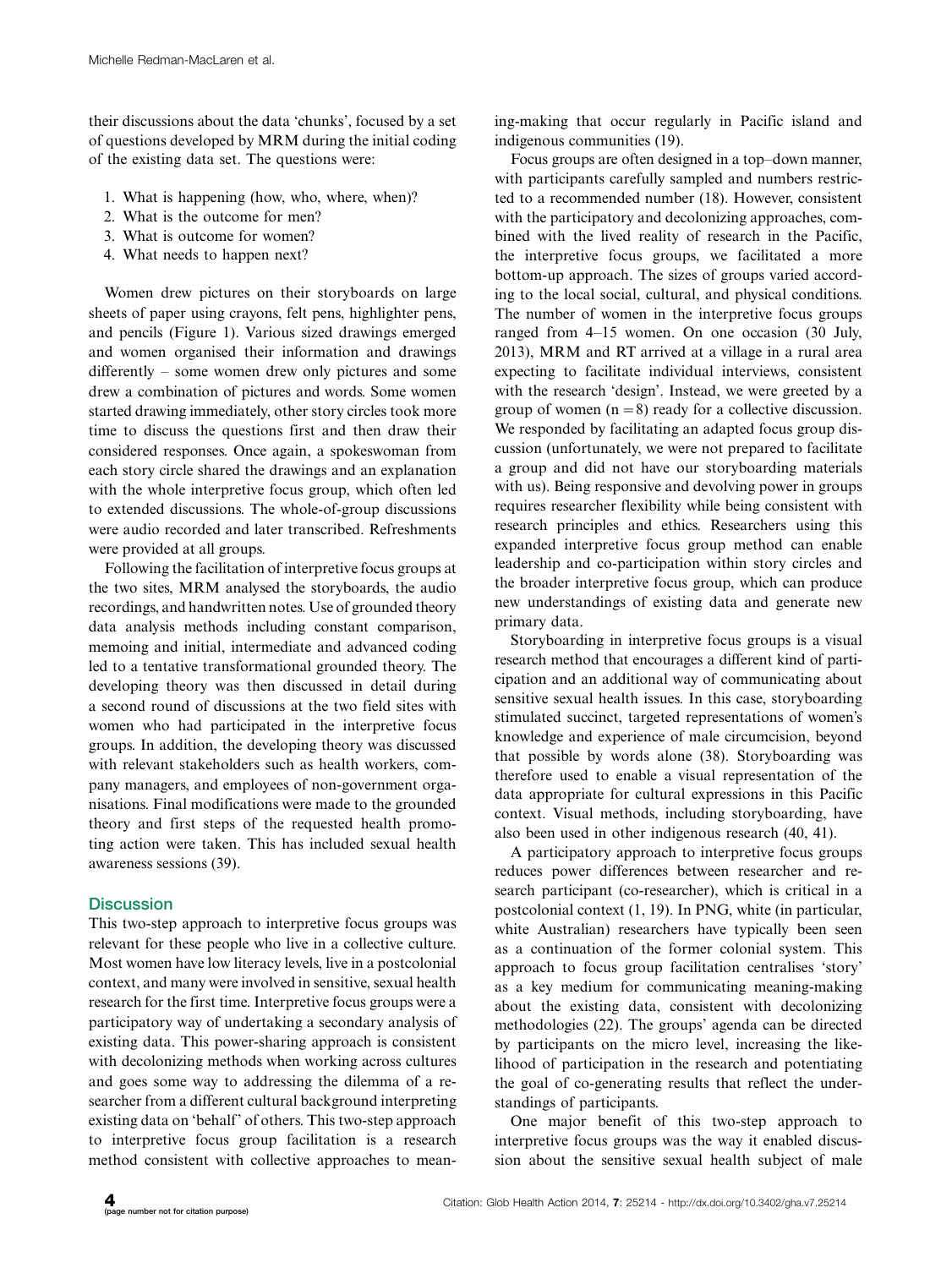circumcision and the implications for women in PNG. Secondary analysis of the existing data showed many women know a lot about male circumcision but few are culturally or socially sanctioned to speak about it. Discussion about sensitive data in small story circles resulted in a 'gentling' into the sensitive sexual health topic - women became more comfortable discussing the topic in safer, small story circles before it was discussed in the large group. For those not comfortable discussing the topic in a larger group, their opinions and experiences were still represented by their story circle spokeswoman and audio recorded for future analysis.

#### Limitations of interpretive focus groups

There are a number of limitations to the methods described above. The two-step interpretive focus groups relied heavily on the researcher's analysis of existing qualitative data (in this case MRM). MRM chose the data included in the data 'chunks'. Participatory action researchers typically analyse data generated with participants, not in isolation from them (1). One way of reducing the centrality of a specific researcher could be to undertake data analysis as a research team, with researchers from the country in which the data were collected. In this case, MRM and RT had previously examined and reported preliminary thematic findings from this data set (42) and thus data were not analysed in isolation of knowledge of social and cultural interpretations.

A further limitation of the method described is the small amount of data analysed by women in the interpretive focus groups when compared with the amount of qualitative data in the existing data set. The overwhelming majority of analysis of the existing qualitative data was conducted by MRM, with support from JM and RT, not the women participating in interpretive focus groups. However, the proportion of data being examined by the participants in interpretive focus groups should be weighed up against their other commitments and challenges (in this case, women who live a largely subsistence lifestyle and have limited literacy).

If the groups had more time, we would have negotiated our own confidentiality agreement with women rather than imposing one. Using an existing confidentiality agreement was a deliberate compromise given the constraints and context of the study. Many of the limitations experienced in this study reflect the competing demands and lived reality of participatory research in other contexts (18).

#### **Conclusions**

This paper describes an approach that extends the interpretive focus group method previously described. Women discussed 'chunks' of existing data in story circles and then built upon this analysis, generating new (primary) data using storyboarding. The approach is consistent with participatory action research methods and powersharing, decolonizing research methods, especially appropriate to Pacific islands and other indigenous research contexts. The extended interpretive focus groups enabled co-analysis of existing data and co-generation of primary data that informed an emergent transformational grounded theory and subsequent health promoting action.

#### Authors' contributions

MRM conceived of and conducted the research, drafted and edited the manuscript.

JM provided important intellectual content and edited the manuscript.

RT co-facilitated the interpretive focus groups, provided important intellectual content, and edited the manuscript.

#### Acknowledgements

Thank you to the women involved in the study who so generously shared their experiences of this sensitive health topic - they taught us so much. Thank you also to partners at Pacific Adventist University and New Britain Palm Oil Limited, Oro Province for your ongoing support of this research.

#### Conflict of interest and funding

The authors declare there they have no conflict of interest. Financial support for the research was provided by the National Health and Medical Research Council of Australia (GNT1038200), School of Medicine and Dentistry, James Cook University, and the Far North Queensland Hospital Foundation.

#### **References**

- 1. Stringer E. Action research. 4th ed. Thousand Oaks, CA: Sage; 2014.
- 2. Mills J, Birks M. Qualitative methodology: a practical guide. London: Sage; 2014.
- 3. Irwin S. Qualitative secondary data analysis: ethics, epistemology and context. Prog Dev Stud 2013; 13: 295-306.
- 4. Whiteside M, Mills J, McCalman J. Using secondary data for grounded theory analysis. Aust Soc Work. 2012: 1-13. Available from: [http://www.tandfonline.com/doi/abs/10.1080/0312407X.](http://www.tandfonline.com/doi/abs/10.1080/0312407X.2011.645165#.U59_bPmSydw) [2011.645165#.U59\\_bPmSydw](http://www.tandfonline.com/doi/abs/10.1080/0312407X.2011.645165#.U59_bPmSydw) [cited 5 August 2014].
- 5. Bainbridge R, Whiteside M, McCalman J. Being, knowing, and doing: a phronetic approach to constructing grounded theory with Aboriginal Australian partners. Qual Health Res 2013; 23: 275-88. DOI: 10.1177/1049732312467853.
- 6. Broom A, Cheshire L, Emmison M. Qualitative researchers' understandings of their practice and the implications for data archiving and sharing. Sociology. 2009; 43: 1163-80. DOI: 10.1177/0038038509345704.
- 7. Charmaz K. Constructing grounded theory. 2nd ed. London: Sage; 2014.
- 8. Birks M, Mills J. Grounded theory: a practical guide. London: Sage; 2011.